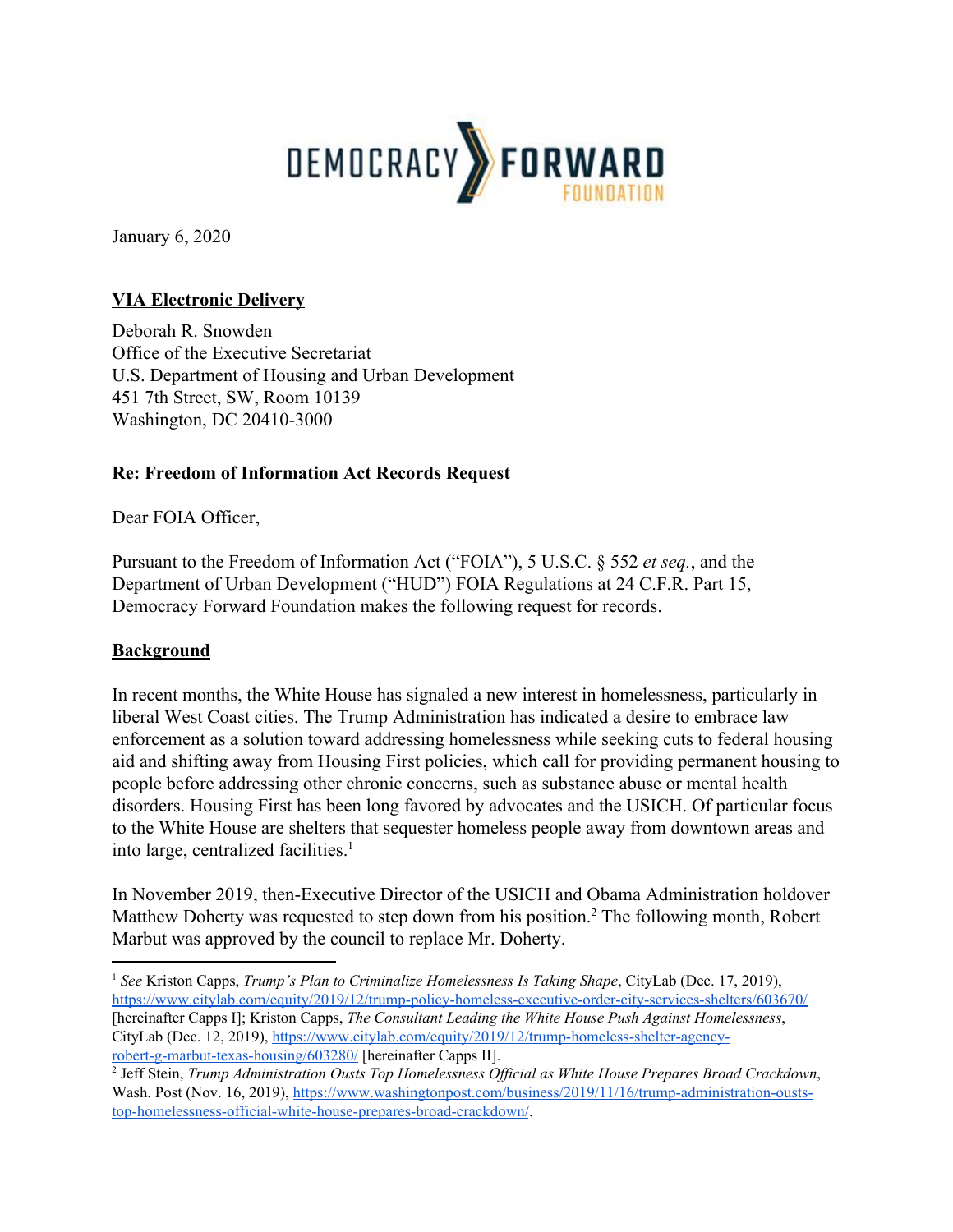Mr. Marbut believes in "Housing Fourth," which runs contrary to Housing First and calls for providing homeless individuals housing only after they solve the behaviors that caused them to be homeless--failings that Mr. Marbut sees as personal, not systemic.<sup>3</sup> He is also the founder and former CEO of Haven for Hope, a shelter complex in San Antonio, Texas. Billed as a "transformational campus," the shelter complex includes an exposed courtyard where residents struggling with substance abuse must sleep until they pass a required drug test to gain access to one of the complex's roofed facilities. The courtyard garnered a reputation as a place of despair as shelter residents reported hundreds of crimes every year, including assaults, rapes, and threats of terror.<sup>4</sup> Mr. Marbut left Haven for Hope within a year and began working as a consultant, exporting the Haven for Hope model to other cities.<sup>5</sup>

Upon Mr. Marbut's appointment, 75 members of Congress signed a letter to President Trump calling Mr. Marbut "unqualified, unprepared, and disdainful of the mission of the critically important federal agency which he has been appointed to lead" and expressed dismay that the Administration "would pick someone whose professional work is based on practices that are cruel, punitive, ineffectual, and expensive to run the only federal agency tasked with ending homelessness."<sup>6</sup> In addition, Ranking Member of the Senate Banking, Housing and Urban Affairs Committee, U.S. Senator Sherrod Brown, wrote to HUD seeking answers regarding Marbut's appointment.<sup>7</sup>

#### **Records Requested**

In an effort to better understand, and explain to the public, Robert Marbut's appointment as Executive Director of the USICH, Democracy Forward requests that HUD produce the following within twenty (20) days:

- 1. All calendar entries and/or agendas, and attachments thereto, that include Robert Marbut as an invitee.
- 2. All correspondence, including attachments thereto, between HUD officials and Marbut Consulting.
- 3. All correspondence, including attachments thereto, sent to or from HUD and "MarbutR@aol.com."

<sup>3</sup> *See* Capps II.

<sup>4</sup> *Id.*

<sup>5</sup> *Id.*

<sup>6</sup> Letter from 75 Members of Congress to President Trump (Dec. 6, 2019), *available at* [https://cdn.theatlantic.com/assets/media/files/congress\\_letter\\_to\\_usich.pdf](https://cdn.theatlantic.com/assets/media/files/congress_letter_to_usich.pdf).

<sup>7</sup> Letter from U.S. Senator Sherrod Brown to David C. Woll, Principal Deputy Assistant Sec'y for Cmty. Planning and Dev., HUD (Dec. 9, 2019), *available at* [https://www.brown.senate.gov/newsroom/press/release/brown](https://www.brown.senate.gov/newsroom/press/release/brown-demands-answers-on-administrations-policy-and-personnel-choices-related-to-homelessness)[demands-answers-on-administrations-policy-and-personnel-choices-related-to-homelessness](https://www.brown.senate.gov/newsroom/press/release/brown-demands-answers-on-administrations-policy-and-personnel-choices-related-to-homelessness).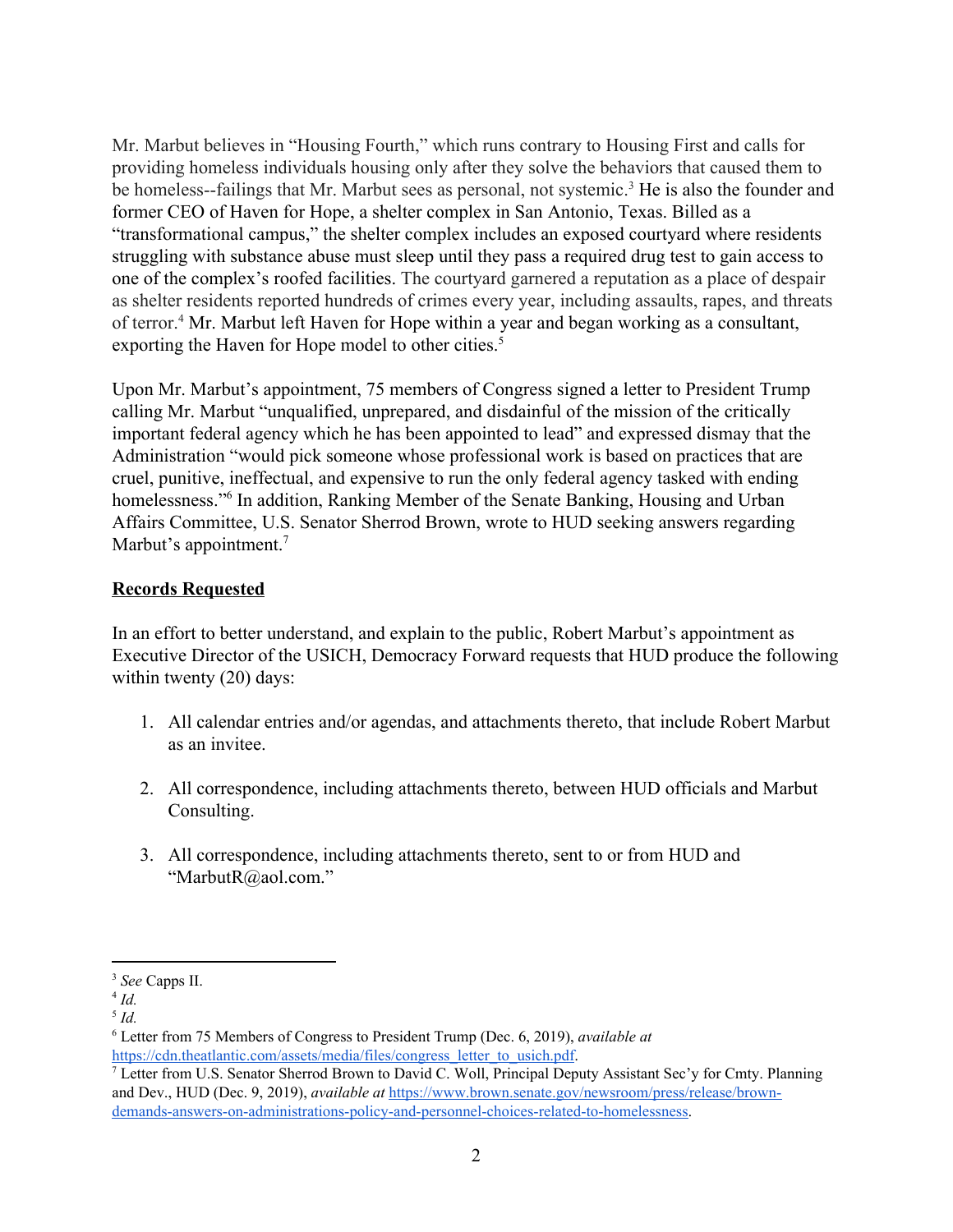- 4. All correspondence, including attachments thereto, that include the following words or phrases: "Housing Fourth", "Velvet Hammer", "Haven for Hope." Please exclude from this search all news clips, newsletters, and other publicly available materials, unless the relevant records contain additional commentary or discussion from Mr. Marbut or other individuals included on the emails.
- 5. All correspondence, including attachments thereto, sent between HUD and: 1) John Pallasch, USICH Chair and Department of Labor Assistant Secretary for Employment and Training, and/or 2) Arne Owens, USICH Vice Chair and Department of Health and Human Services Deputy Assistant Secretary for Planning and Evaluation.

The date range for this request is January 1, 2019 until the date the search is performed. This request is limited to the Offices of the Secretary (including Secretary Ben Carson), Chief of Staff, Deputy Chiefs of Staff, Senior Advisors (including John Gibbs and John Ligon), White House Liaison, Community Planning and Development (CPD) (including David Woll), Fair Housing and Equal Opportunity (FHEO), Faith-based and Neighborhood Partnerships, Field Policy and Management, Housing, Policy Development and Research (PD&R), Public Affairs, Public and Indian Housing (PIH), Deputy Assistant Secretary for Intergovernmental Relations, and Assistant Secretary for Congressional and Intergovernmental Relations.

#### **Scope of Search**

For responsive records, please search for records regardless of format, including paper records, electronic records, audiotapes, videotapes, photographs, data, and graphical materials. This request includes, without limitation, all correspondence, letters, emails, text messages, calendar entries, facsimiles, telephone messages, voice mail messages, and transcripts, notes, minutes, or audio or video recordings of any meetings, telephone conversations, or discussions. In searching for responsive records, however, please exclude publicly available materials such as news clips that mention otherwise responsive search terms.

FOIA requires agencies to disclose information, with only limited exceptions for information that would harm an interest protected by a specific exemption or where disclosure is prohibited by law. 5 U.S.C. § 552(a)(8)(A). In the event that any of the requested documents cannot be disclosed in their entirety, we request that you release any material that can be reasonably segregated. *See id.* § 552(b). Should any documents or portions of documents be withheld, we further request that you state with specificity the description of the document to be withheld and the legal and factual grounds for withholding any documents or portions thereof in an index, as required by *Vaughn v. Rosen*, 484 F.2d 820 (D.C. Cir. 1973). Should any document include both disclosable and non-disclosable material that cannot reasonably be segregated, we request that you describe what proportion of the information in a document is non-disclosable and how that information is dispersed throughout the document. *Mead Data Cent., Inc. v. U.S. Dep't of Air Force*, 566 F.2d 242, 261 (D.C. Cir. 1977).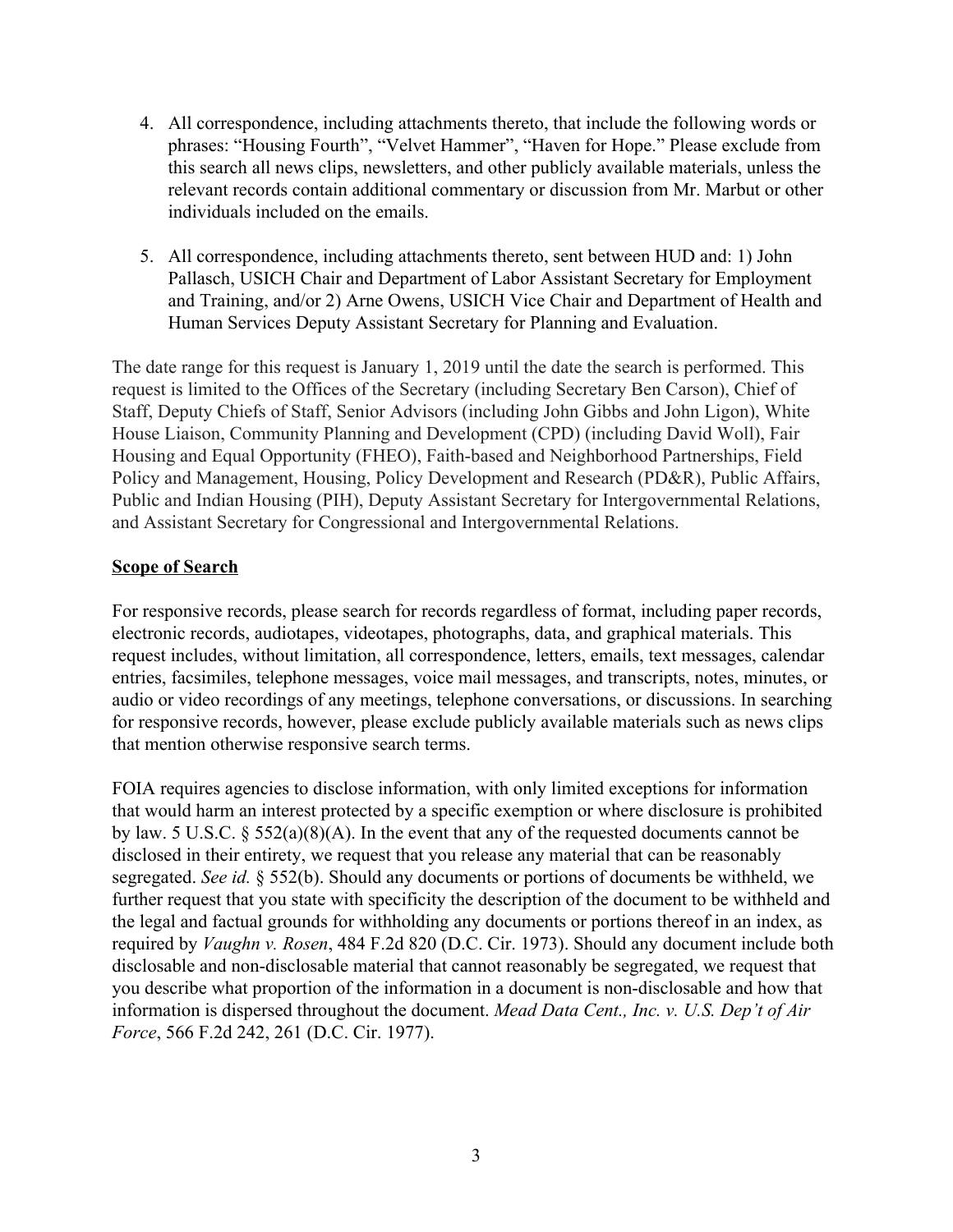If requested records are located in, or originated in, another agency, department, office, installation or bureau, please refer this request or any relevant portion of this request to the appropriate entity.

Please respond to this request in writing within 20 working days as required under 5 U.S.C. §  $552(a)(6)(A)(i)$ . If all of the requested documents are not available within that time period, we request that you provide us with all requested documents or portions of documents that are available within that time period. If all relevant records are not produced within that time period, we are entitled to a waiver of fees for searching and duplicating records under 5 U.S.C. §  $552(a)(4)(A)(viii)(I).$ 

## **Fee Waiver Request**

Pursuant to 5 U.S.C. § 552(a)(4)(A)(iii) and 24 C.F.R. Part 15, Democracy Forward Foundation requests a waiver of all fees associated with processing records for this request. FOIA requires documents to be furnished to requesters at no fee or reduced fees when "if disclosure of the information is in the public interest because it is likely to contribute significantly to public understanding of the operations or activities of the government and is not primarily in the commercial interest of the requester." 5 U.S.C. § 552(a)(4)(A); *see also* 24 C.F.R. §  $15.106(k)(1)$ .

*The disclosure of records sought by this Request is likely to contribute significantly to the public understanding of the operations or activities of the government.*

As described above, Robert Marbut's appointment is an issue of significant and ongoing public attention, and the records requested will contribute to the public's understanding of the operation and activities of the government. In particular, these records seek to address outstanding questions surrounding Mr. Marbut's appointment and will shed light on the Administration's policies and priorities surrounding homelessness.

*Democracy Forward Foundation is able to, and regularly does, disseminate Records obtained through FOIA requests to a broad audience of persons interested in the subject matter.*

In determining whether a fee waiver is appropriate, courts consider whether a requester has a "demonstrated . . . ability to disseminate the requested information," *Cause of Action v. F.T.C.*, 799 F.3d 1108, 1116-17 (D.C. Cir. 2015), and whether the requester regularly disseminates records obtained through FOIA to "a reasonably broad audience of persons interested in the subject" of its work. *Carney v. U.S. Dep't of Justice*, 19 F.3d 807, 814-15 (2d Cir. 1994). FOIA does not require a requester to describe exactly how it intends to disseminate the information requested, as that would require "pointless specificity"; all that is necessary is for a requester to adequately demonstrate its "ability to publicize disclosed information." *Judicial Watch, Inc. v. Rossotti*, 326 F.3d 1309, 1314 (D.C. Cir. 2003). In evaluating a fee waiver request, courts consider how a requester actually communicates information collected through FOIA to the public, including press releases or a website where documents received are made available, see id., or whether the requester has a history of "contacts with any major news[] companies" that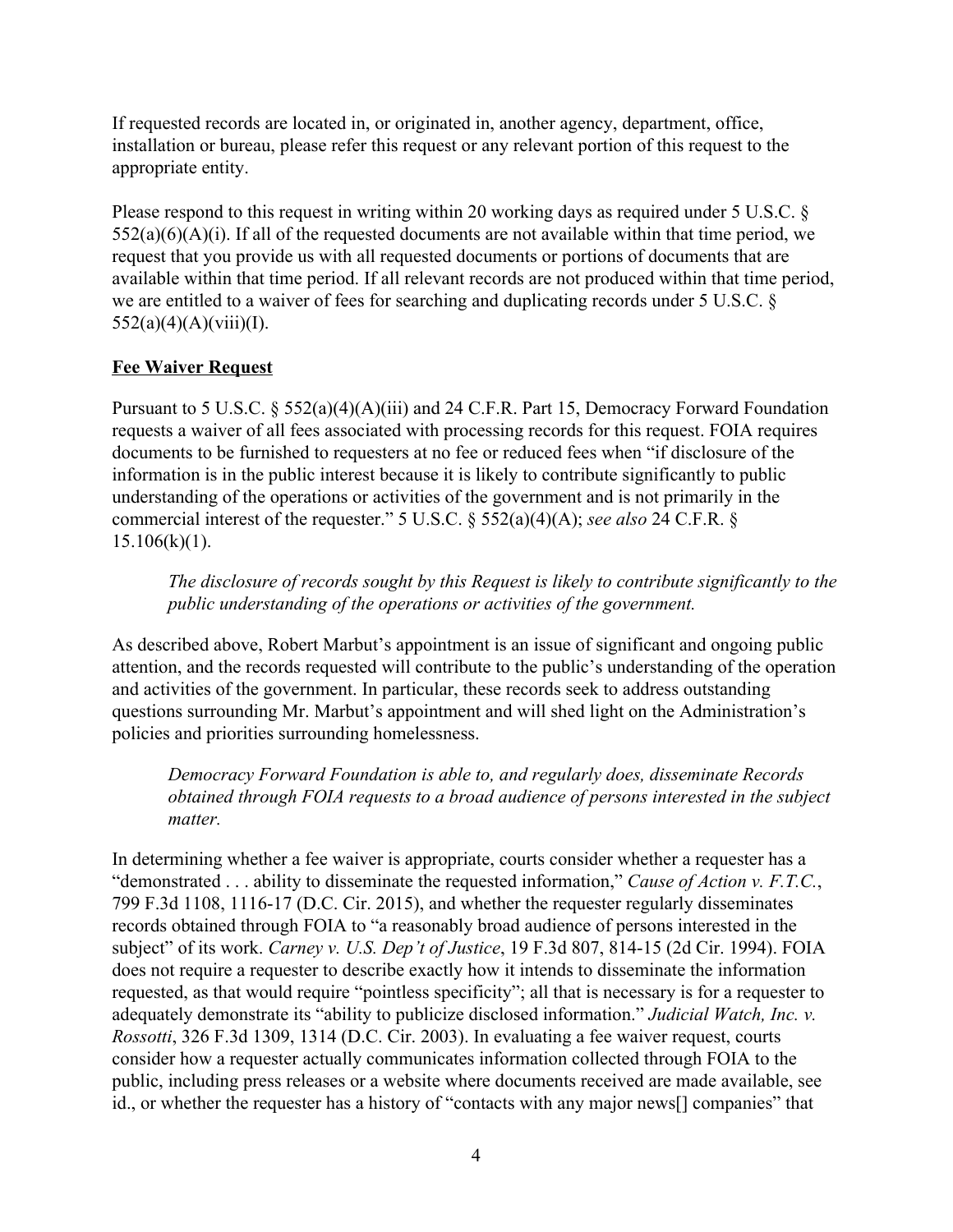suggest an ability to disseminate materials of interest through the press. *Larson v. C.I.A.*, 843 F.2d 1481, 1483 (D.C. Cir. 1988) (upholding a denial of a fee waiver to a requester who had failed to identify his relationships with newspaper companies that could disseminate documents).

DFF has a demonstrated ability to disseminate information of public interest requested through FOIA, and intends to publicize records DFF receives that contribute significantly to the public's understanding of Mr. Marbut's appointment and the Administration's priorities concerning homelessness.

DFF operates a dedicated communications staff with deep relations with a wide variety of national publications. When DFF obtains materials through FOIA requests that are of significant public interest, DFF's communications staff regularly works to ensure that these materials and their contents are featured in press articles educating the public about the operation of government; many articles feature additional commentary and analysis from DFF staff about those materials and their relevance to policy issues of public interest.<sup>8</sup>

<sup>8</sup> *See*, *e.g.*, Alexander Nazaryan, *Why did right-wing troll Charles C. Johnson meet with Commerce Secretary Wilbur Ross?*, Yahoo News (May 14, 2019),

[https://news.yahoo.com/why-did-rightwing-troll-charles-c-johnson-want-to-meet-with-commerce-secretary-wilbur-r](https://news.yahoo.com/why-did-rightwing-troll-charles-c-johnson-want-to-meet-with-commerce-secretary-wilbur-ross-090000636.html) [oss-090000636.html;](https://news.yahoo.com/why-did-rightwing-troll-charles-c-johnson-want-to-meet-with-commerce-secretary-wilbur-ross-090000636.html) Derek Kravitz and Jack Gillum, *"Happy to Do It": Emails Show Current FAA Chief Coordinated With Ex-Lobbyist Colleagues on Policy*, ProPublica (Mar. 27, 2019),

<https://www.propublica.org/article/dan-elwell-current-faa-chief-coordinated-with-ex-lobbyist-colleagues-on-policy>; Hamid Aleaziz, *Emails Show US Border Of icials Didn't Receive "Zero Tolerance" Guidance Until After the Policy Was Enacted*, Buzzfeed News (Feb. 28, 2019),

[https://www.buzzfeednews.com/article/hamedaleaziz/zero-tolerance-policy-guidance-dhs-family-separation;](https://www.buzzfeednews.com/article/hamedaleaziz/zero-tolerance-policy-guidance-dhs-family-separation) Jonathan Cohn and Jeffrey Young, *Emails Show Trump Administration Was Told Obamacare Ad Cuts Could Hurt Enrollment*, Huffpost (Dec. 17, 2018),

[https://www.huffingtonpost.com/entry/trump-verma-obamacare-advertising-cut\\_us\\_5c115061e4b084b082ff8dba](https://www.huffingtonpost.com/entry/trump-verma-obamacare-advertising-cut_us_5c115061e4b084b082ff8dba); Madison Pauly, *When the Biggest Prison Company Complained About a California Sanctuary Law, ICE Listened*, Mother Jones (Dec. 7, 2018),

[https://www.motherjones.com/politics/2018/12/geo-memo-private-prison-california-immigration/;](https://www.motherjones.com/politics/2018/12/geo-memo-private-prison-california-immigration/) Eliza Rellman, 'Just answer the question and kill this story': In internal emails, Heather Nauert criticized Rex Tillerson's refusal to *deny reports that he called Trump a 'moron,'* Business Insider (Nov. 2, 2018),

[https://www.businessinsider.com/heather-nauert-rex-tillerson-trump-moron-2018-11;](https://www.businessinsider.com/heather-nauert-rex-tillerson-trump-moron-2018-11) Rebecca Klein, *Lawsuit Accuses Betsy DeVos And Her Deputies Of Being Motivated By Sexism*, HuffPost (Oct. 31, 2018),

[https://m.huffpost.com/us/entry/us\\_5bd9ff6ee4b01abe6a1ad4a9;](https://m.huffpost.com/us/entry/us_5bd9ff6ee4b01abe6a1ad4a9) Nick Penzenstadler, *A year after Vegas shooting, ATF emails reveal blame, alarm over bump stocks*, USA Today (Oct. 1, 2018),

[https://www.usatoday.com/story/news/2018/10/01/year-after-vegas-shooting-atf-emails-reveal-blame-alarm-over-bu](https://www.usatoday.com/story/news/2018/10/01/year-after-vegas-shooting-atf-emails-reveal-blame-alarm-over-bump-stocks/1432137002/) [mp-stocks/1432137002/;](https://www.usatoday.com/story/news/2018/10/01/year-after-vegas-shooting-atf-emails-reveal-blame-alarm-over-bump-stocks/1432137002/) Jessica Kwong, *Ivanka Trump was more than complicit in Obama equal pay rollback-she had a hand in it, watchdog alleges*, Newsweek (Aug. 29, 2018),

<https://www.newsweek.com/ivanka-trump-equal-pay-complicit-obama-1093833>; Vera Bergengruen, *New Emails Show What Happens When The Pentagon Has To Scramble To Catch Up To Trump*, Buzzfeed News (July 25, 2018),

[https://www.buzzfeednews.com/article/verabergengruen/these-emails-show-what-happens-when-the-white-house-ke](https://www.buzzfeednews.com/article/verabergengruen/these-emails-show-what-happens-when-the-white-house-keeps) [eps;](https://www.buzzfeednews.com/article/verabergengruen/these-emails-show-what-happens-when-the-white-house-keeps) Erin Dooley, *Exclusive: Former for-profit college executive shaped Education Department policy that could benefit former employers: Documents*, ABC News (May 15, 2017),

[https://abcnews.go.com/US/exclusive-profit-college-executive-shaped-education-department-policy/story?id=55108](https://abcnews.go.com/US/exclusive-profit-college-executive-shaped-education-department-policy/story?id=55108981) [981;](https://abcnews.go.com/US/exclusive-profit-college-executive-shaped-education-department-policy/story?id=55108981) Heidi Przybyla, *Notes, emails reveal Trump appointees' war to end HHS teen pregnancy program*, NBC News (Mar. 20, 2018),

[https://www.nbcnews.com/politics/politics-news/notes-emails-reveal-trump-appointees-war-end-hhs-teen-pregnancy](https://www.nbcnews.com/politics/politics-news/notes-emails-reveal-trump-appointees-war-end-hhs-teen-pregnancy-n857686) [-n857686](https://www.nbcnews.com/politics/politics-news/notes-emails-reveal-trump-appointees-war-end-hhs-teen-pregnancy-n857686); Dominic Holden, *Documents Show The Trump Administration Approved Bump Stocks Before It Opposed Them*, Buzzfeed News (Mar. 22, 2018),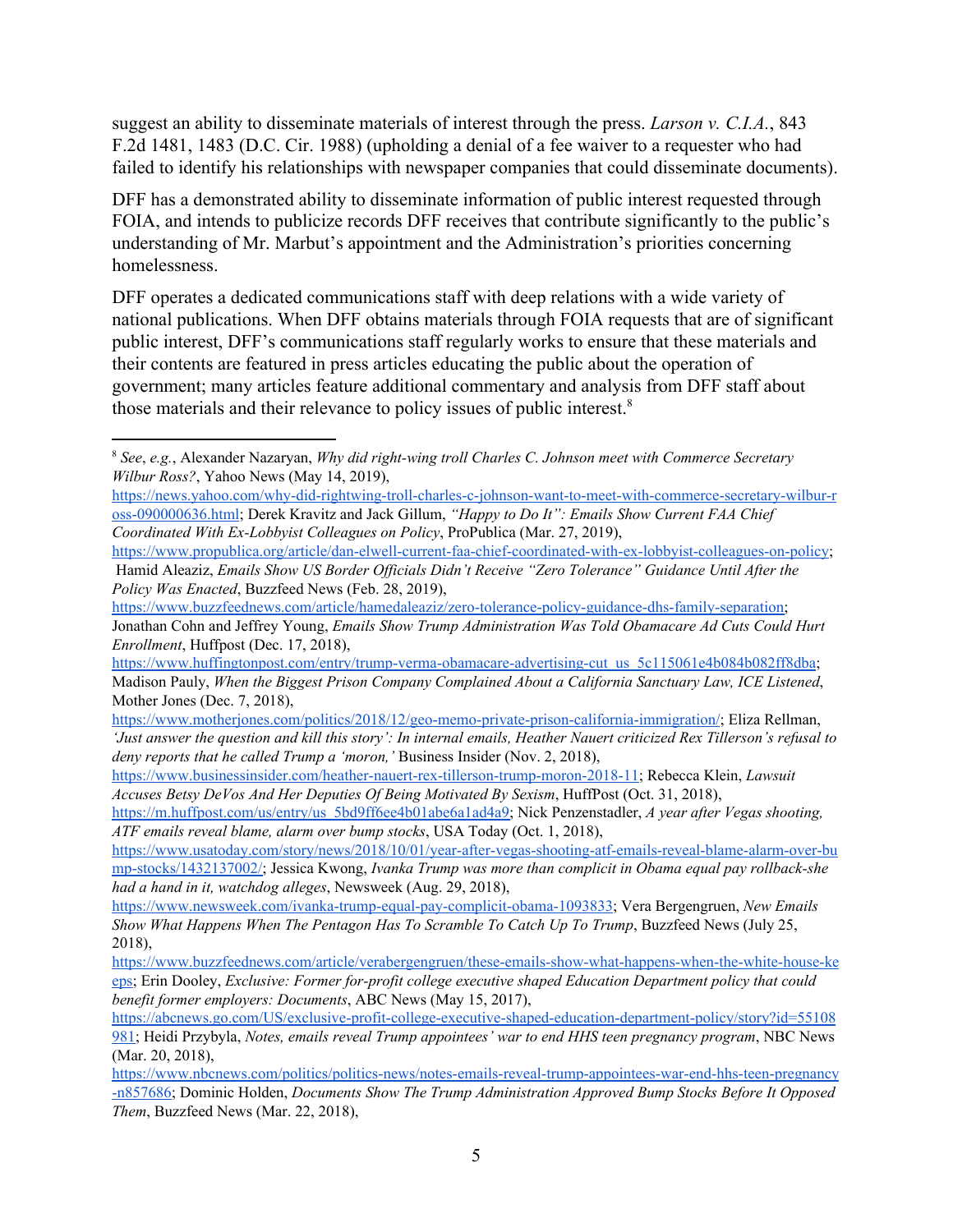Additionally, DFF regularly sends press releases and other materials to over 6,000 members of the press and the over 7,000 members on our organization's email list, discussing ongoing legal developments related to executive branch policymaking. These materials often include descriptions and analysis of information obtained by DFF through its FOIA requests.<sup>9</sup> In addition, DFF operates a verified Twitter account with over 6,000 followers, and frequently uses the account to circulate significant documents received through FOIA requests.<sup>10</sup>

DFF's website also houses a great deal of information obtained through its FOIA requests, accessible to the public at no cost. DFF's website logged over 187,000 pageviews in 2018 alone.

[https://www.buzzfeednews.com/article/dominicholden/trump-administration-bump-stocks;](https://www.buzzfeednews.com/article/dominicholden/trump-administration-bump-stocks) Bernard Condon, *Trump Advisor Denies He Cheered End of Tunnel Funding Deal*, Associated Press (Feb. 13, 2018), *available at*

[https://www.usnews.com/news/business/articles/2018-02-13/trump-adviser-denies-he-cheered-end-of-tunnel-fundin](https://www.usnews.com/news/business/articles/2018-02-13/trump-adviser-denies-he-cheered-end-of-tunnel-funding-deal) [g-deal;](https://www.usnews.com/news/business/articles/2018-02-13/trump-adviser-denies-he-cheered-end-of-tunnel-funding-deal) Celeste Katz, *Interior Department tapped wildfire preparedness funds for Ryan Zinke helicopter tour*, Newsweek (Dec. 29, 2017),

<https://www.newsweek.com/ryan-zinke-interior-department-helicopters-wildfires-757857>.

<sup>9</sup> *See*, *e.g.*, *BREAKING: At Congressional Hearing, Sec. DeVos Confronted With Records Revealing Trump Administration's Unlawful Decision to Permit Federal Funds to Arm Teachers* (Apr. 10, 2019),

[https://democracyforward.org/press/breaking-at-congressional-hearing-sec-devos-confronted-with-records-revealing](https://democracyforward.org/press/breaking-at-congressional-hearing-sec-devos-confronted-with-records-revealing-trump-administrations-unlawful-decision-to-permit-federal-funds-to-arm-teachers/) [-trump-administrations-unlawful-decision-to-permit-federal-funds-to-arm-teachers/;](https://democracyforward.org/press/breaking-at-congressional-hearing-sec-devos-confronted-with-records-revealing-trump-administrations-unlawful-decision-to-permit-federal-funds-to-arm-teachers/)

*BREAKING: New Evidence Reinforces Claim Trump's Title IX Policy Was Based on Sexist Stereotypes, Rendering it Unconstitutional* (Nov. 1, 2018),

[https://democracyforward.org/press/breaking-new-evidence-reinforces-claim-trumps-title-ix-policy-was-based-on-se](https://democracyforward.org/press/breaking-new-evidence-reinforces-claim-trumps-title-ix-policy-was-based-on-sexist-stereotypes-rendering-it-unconstitutional/) [xist-stereotypes-rendering-it-unconstitutional/;](https://democracyforward.org/press/breaking-new-evidence-reinforces-claim-trumps-title-ix-policy-was-based-on-sexist-stereotypes-rendering-it-unconstitutional/) *On 1-Year Anniversary of Equal Pay Roll Back, New Documents Reveal Ivanka Trump's Role in Trump Administration Decision to Roll Back Protections for Women and Working Families* (Aug. 29, 2018),

[https://democracyforward.org/press/on-1-year-anniversary-of-equal-pay-roll-back-new-documents-reveal-ivanka-tru](https://democracyforward.org/press/on-1-year-anniversary-of-equal-pay-roll-back-new-documents-reveal-ivanka-trumps-role-in-trump-administration-decision-to-roll-back-protections-for-women-and-working-families/) [mps-role-in-trump-administration-decision-to-roll-back-protections-for-women-and-working-families/](https://democracyforward.org/press/on-1-year-anniversary-of-equal-pay-roll-back-new-documents-reveal-ivanka-trumps-role-in-trump-administration-decision-to-roll-back-protections-for-women-and-working-families/); *Democracy Forward Demands Ethics Investigation into White House Of icial's Role in Developing Special Drug Pricing Project With Novartis* (July 11, 2018),

[https://democracyforward.org/press/democracy-forward-demands-ethics-investigation-into-white-house-officials-rol](https://democracyforward.org/press/democracy-forward-demands-ethics-investigation-into-white-house-officials-role-in-developing-special-drug-pricing-project-with-novartis/) [e-in-developing-special-drug-pricing-project-with-novartis/](https://democracyforward.org/press/democracy-forward-demands-ethics-investigation-into-white-house-officials-role-in-developing-special-drug-pricing-project-with-novartis/); *BREAKING: New Records Reveal DeVos Senior Advisor And Former For-Profit College Executive Directed Rollback of Protections Against Predatory Student Loans* (May 15, 2018),

[https://democracyforward.org/press/breaking-new-records-reveal-devos-senior-advisor-former-profit-college-execut](https://democracyforward.org/press/breaking-new-records-reveal-devos-senior-advisor-former-profit-college-executive-directed-rollback-protections-predatory-student-loans/) [ive-directed-rollback-protections-predatory-student-loans/](https://democracyforward.org/press/breaking-new-records-reveal-devos-senior-advisor-former-profit-college-executive-directed-rollback-protections-predatory-student-loans/); *BREAKING: New Records Suggest Trump-Appointed Political Of icials Drove HHS Decision To End Program Grants That Have Helped Reduce Teen Pregnancy Rates To All-Time Low* (Mar. 20, 2018),

[https://democracyforward.org/press/breaking-new-records-suggest-trump-appointed-political-officials-drove-hhs-de](https://democracyforward.org/press/breaking-new-records-suggest-trump-appointed-political-officials-drove-hhs-decision-end-program-grants-helped-reduce-teen-pregnancy-rates-time-low/) [cision-end-program-grants-helped-reduce-teen-pregnancy-rates-time-low/.](https://democracyforward.org/press/breaking-new-records-suggest-trump-appointed-political-officials-drove-hhs-decision-end-program-grants-helped-reduce-teen-pregnancy-rates-time-low/)

<sup>&</sup>lt;sup>10</sup> *See*, *e.g.*, the following tweets and tweet threads from @DemocracyFwd:

<https://twitter.com/DemocracyFwd/status/910123899035226112> (Sep. 19, 2017);

<https://twitter.com/DemocracyFwd/status/976991060680462336> (Mar. 22, 2018);

<https://twitter.com/DemocracyFwd/status/996480908877271042> (May 15, 2018);

<https://twitter.com/DemocracyFwd/status/998986714105483264> (May 22, 2018);

<https://twitter.com/DemocracyFwd/status/1022870550769754112> (July 27, 2018);

<https://twitter.com/DemocracyFwd/status/1035144352345903105> (Aug. 30, 2018);

<https://twitter.com/DemocracyFwd/status/1053294640382779392> (Oct. 19, 2018);

<https://twitter.com/DemocracyFwd/status/1071105652867690496> (Dec. 7, 2018).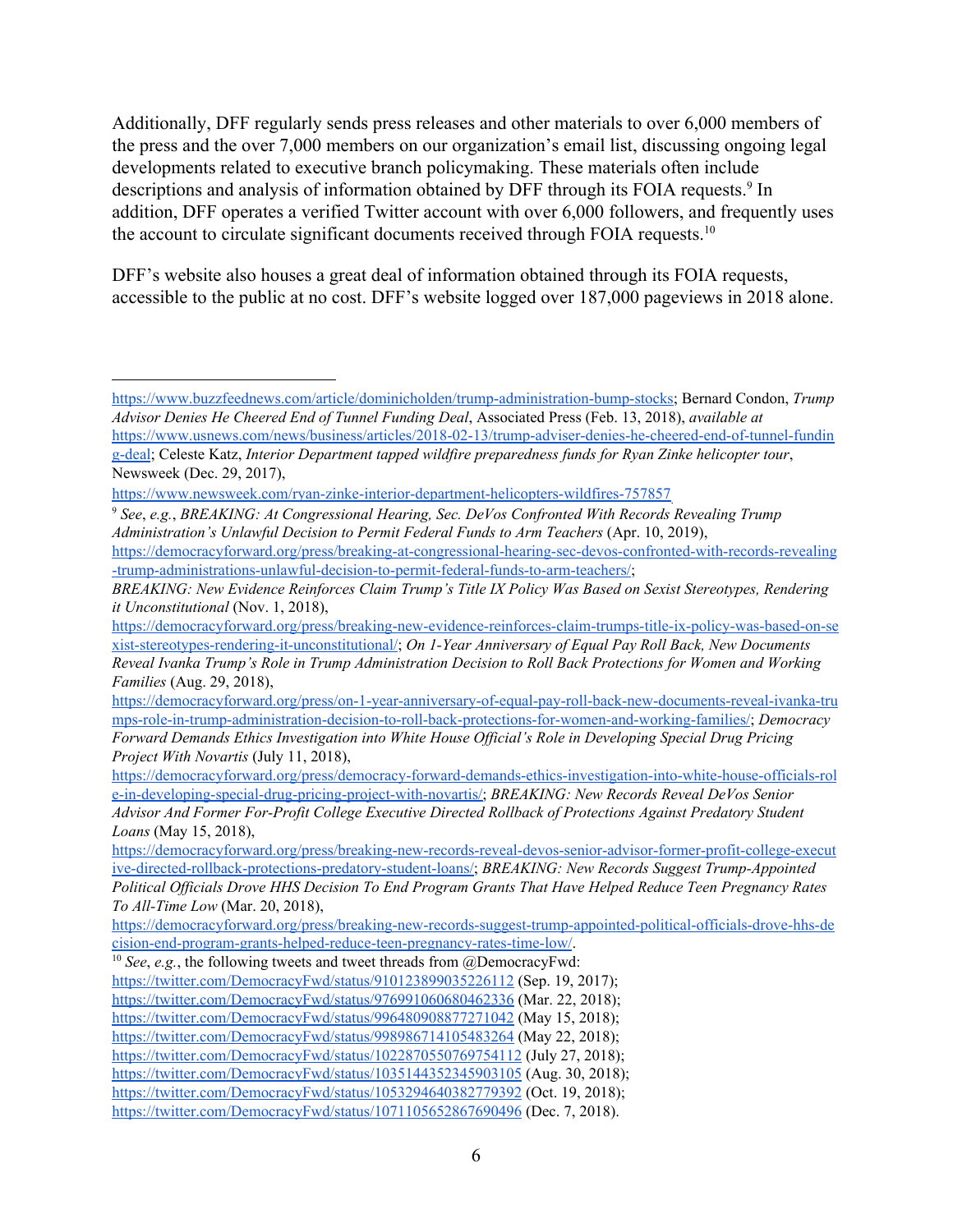Finally, DFF frequently incorporates documents received through FOIA into related legal actions brought by DFF on behalf of its clients, and in doing so further publicizes documents received by explaining their legal significance. $11$ 

## *Democracy Forward Foundation is a purely noncommercial requester.*

Democracy Forward Foundation is not filing this Request to further its commercial interest, and any information disclosed by DFF as a result of this FOIA request will be disclosed at no cost. A fee waiver would fulfill Congress's legislative intent in amending FOIA. *See Judicial Watch*, 326 F.3d at 1312 ("Congress amended FOIA to ensure that it be liberally construed in favor of waivers for noncommercial requesters." (quotation marks omitted)).

# *Democracy Forward is a representative of the news media.*

A representative of the news media is one that "publishes or otherwise disseminates information to the public," and in particular one that "gathers information from a variety of sources; exercises a significant degree of editorial discretion in deciding what documents to use and how to organize them; devises indices and finding aids; and distributes the resulting work to the public." *Nat'l Sec. Archive v. US Dep't of Defense*, 880 F.2d 1381, 1387 (D.C. Cir. 1989). Representatives of the news media qualify for a waiver of all fees except "reasonable standard charges for document duplication" as a representative of the news media pursuant to 5 U.S.C. §  $552(a)(4)(A)(ii)(II).$ 

As documented above, DFF extensively disseminates information gathered through FOIA requests to the public, via sharing that information with other news outlets, publishing and sending press releases and other updates to our website and email list, and alerting our followers on social media to new developments in our work, including highlights from documents obtained through FOIA. This process entails a great degree of editorial discretion in deciding which documents to highlight and how to organize them for the public, as our team of lawyers and policy experts carefully examine and build a thorough understanding of the documents we receive from FOIA and their relationship to policies of interest to the public.

Beyond disseminating information to reporters for them to publish, and sharing press releases and updates, Democracy Forward has also sought to disseminate information directly to the public through reports and opinion pieces written by our staff.<sup>12</sup>

[https://democracyforward.org/wp-content/uploads/2018/01/Infrastructure-Report.pdf;](https://democracyforward.org/wp-content/uploads/2018/01/Infrastructure-Report.pdf) Elana Schor, *Trump critics seize on developer ties to infrastructure plan*, Politico (Jan. 30, 2018),

<sup>11</sup> *See*, *e.g.*, Second Amended Complaint for Injunctive Relief at 31, *SurvJustice, Inc., et al. v. DeVos et al.*, No. 3:18-cv-00535-JSC (N.D. Cal. Oct. 31, 2018), ECF No. 86, reported on in Klein, *supra* n.8; Memorandum of Law in Support of Plaintiffs' Motion for Preliminary and Permanent Injunction at 14-15, *Healthy Teen Network and Mayor and City Council of Baltimore v. Azar and U.S. Dep't of Health and Human Services*, No. 1:18-cv-00468-CCB (D. Md. Mar. 27, 2018), ECF No. 18-1, reported on in Przybyla, *supra* n.8.

<sup>12</sup> *See*, *e.g.*, *A Blueprint for Cronyism: President Trump's Illegal Infrastructure Plan to Enrich His Friends*, Democracy Forward Foundation (Jan. 30, 2018),

<https://www.politico.com/story/2018/01/30/trump-infrastructure-developers-state-of-union-376326> (press coverage of DFF's report on White House infrastructure policy); *Airlines and the Trump Administration*, Democracy Forward Foundation (Jan. 11, 2018), [https://democracyforward.org/updates/airlines-and-the-trump-administration/;](https://democracyforward.org/updates/airlines-and-the-trump-administration/) Bart Jansen, *Lost bags, airline fees: Protections for travelers rights stall under Trump*, USA Today (Jan. 19, 2018),